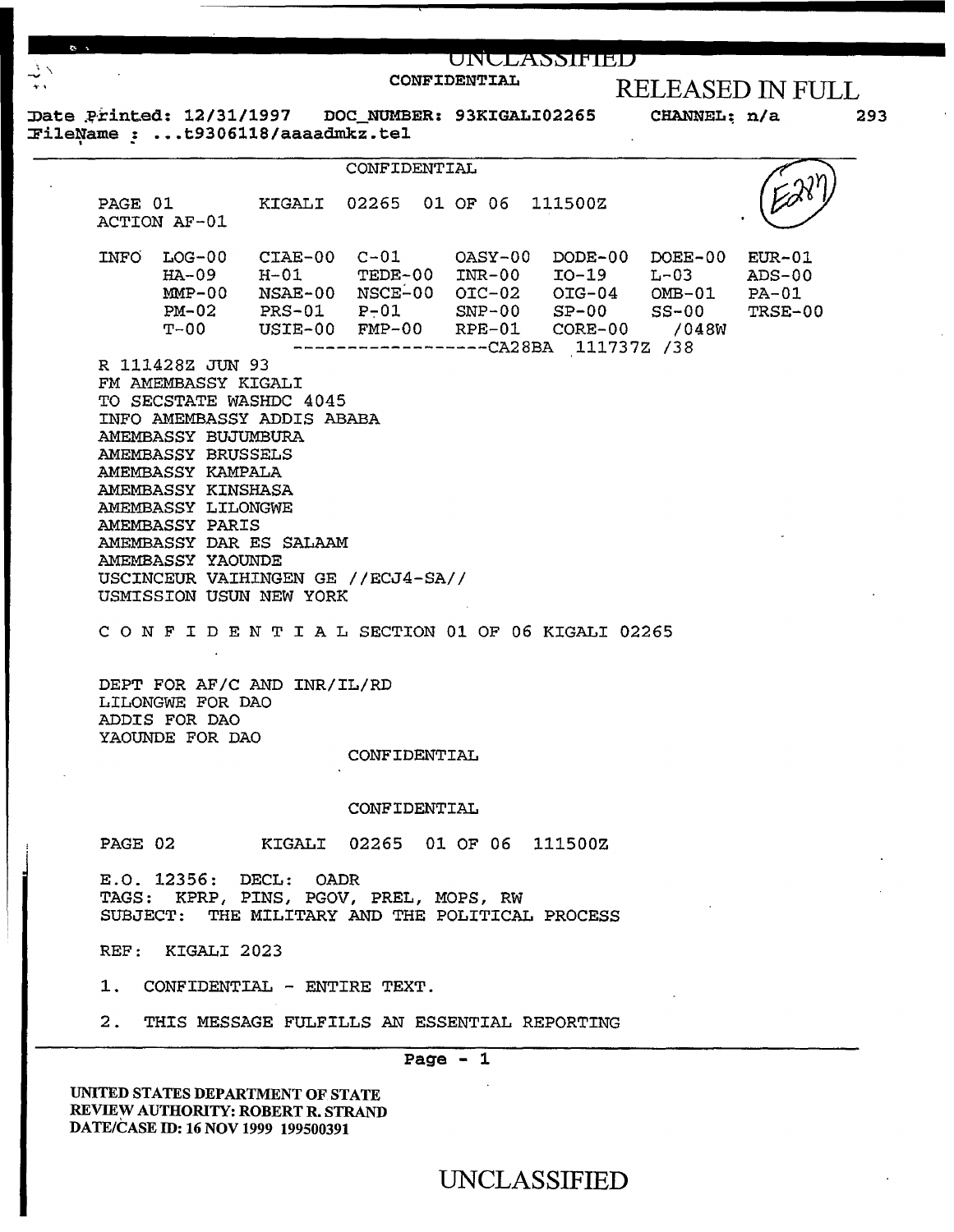$U\text{N}\text{CLASSIF}}$ CONFIDENTIAL

Date Printed: 12/31/1997 DOC\_NUMBER: 93KIGALI02265  $r$ ileName:  $\ldots$ t9306118/aaaadmkz.tel

REQUIREMENT, PER REFTEL.

#### SUMMARY

--------

3 . RWANDA'S ARMED FORCES ARE IN A STATE OF FLUX. THE TRANSITION TO MULTIPARTY DEMOCRACY, CHANGES IN THE ROLE OF THE ARMED FORCES, NEW POLITICAL TENDENCIES, NORTH-SOUTH REGIONALISM, RESENTMENT AMOUNG YOUNG OFFICERS, ETHNICISM, AND THE SPECTERS OF INTEGRATION AD DEMOBILIZATION ARE ALL CAUSING FRICTION WITHIN THE INSTITUTION. THIS ONCE WELL-TRAINED AND PROUD INSTITUTION HAS LOST THE CONFIDENCE OF THE POPULATION IT IS SUPPOSED TO DEFEND, STANDING ACCUSED OF LOOTING, INVOLVEMENT IN POLITICAL VIOLENCE, AND GROSS HUMA RIGHTS VIOLATIONS.

4. THE INSTITUTION IS NOT MONOLITHIC, AND ITS POSSIBLE REACTION TO DEMOCRATIC CHANGES UNDERWAY IS DIFFICULT TO PREDICT. THEIR OPTIONS SEEM TO BE TO ACCEPT THEIR NEW ROLE IN DEMOCRACY, SELF DESTRVCT IN CONFIDENTIAL

#### CONFIDENTIAL

PAGE 03 KIGALI 02265 Ol OF 06 111500Z LEADERLESS MUTINY, OR TAKE POWER IN A COUP D'ETAT. THERE APPEARS TO BE NIETHER EVIDENCE OF NOR AN APPARENT LEADER FOR A COUP. WHILE THE MILITARY'S RESPONSE TO A DOD TEAM OF MILITARY LAWYERS, IN KIGALI TO PLAN A SEMINAR ON THE ROLE OF THE MILITARY A DEMOCRACY, WAS VERY POSITIVE, POST DOES NOT KNOW IF THERE IS A CRITICAL MASS IN THE MILITARY SUPPORTIVE OF THE TRANSITION TO DEMOCRACY. SHOULD PEACE COME, OF THE TRANSITION TO DEMOCRACY. INTEGRATION AND DEMOBILIZATION WILL BE THE CRITICAL FACTORS IN DETERMINING WHETHER DEMOCRACY WILL SURVIVE IN RWANDA. END SUMMARY.

### TRAMSITION TO MULTIPARTY DEMOCRACY

5. DURING THE PERIOD 1973 TO 1990 THE ARMED FORCES WERE AN ORGAN OF THE ONE-PARTY STATE. THE ROLE OF THE MILITARY WAS TO PROTECT THAT STATE, THE MRND PARTY AND ITS PRESIDENT, MGEN. JUVENAL HABYARIMAA. THE PRESIDENT ALSO HELD THE FUWCTIONS OF DEFENSE MINISTER, AND CHIEF OF STAFF OF THE ARMY AND GEMDARMERIE. DAY-TO-DAY OPERATIONS WERE UNDER THE

Page  $-2$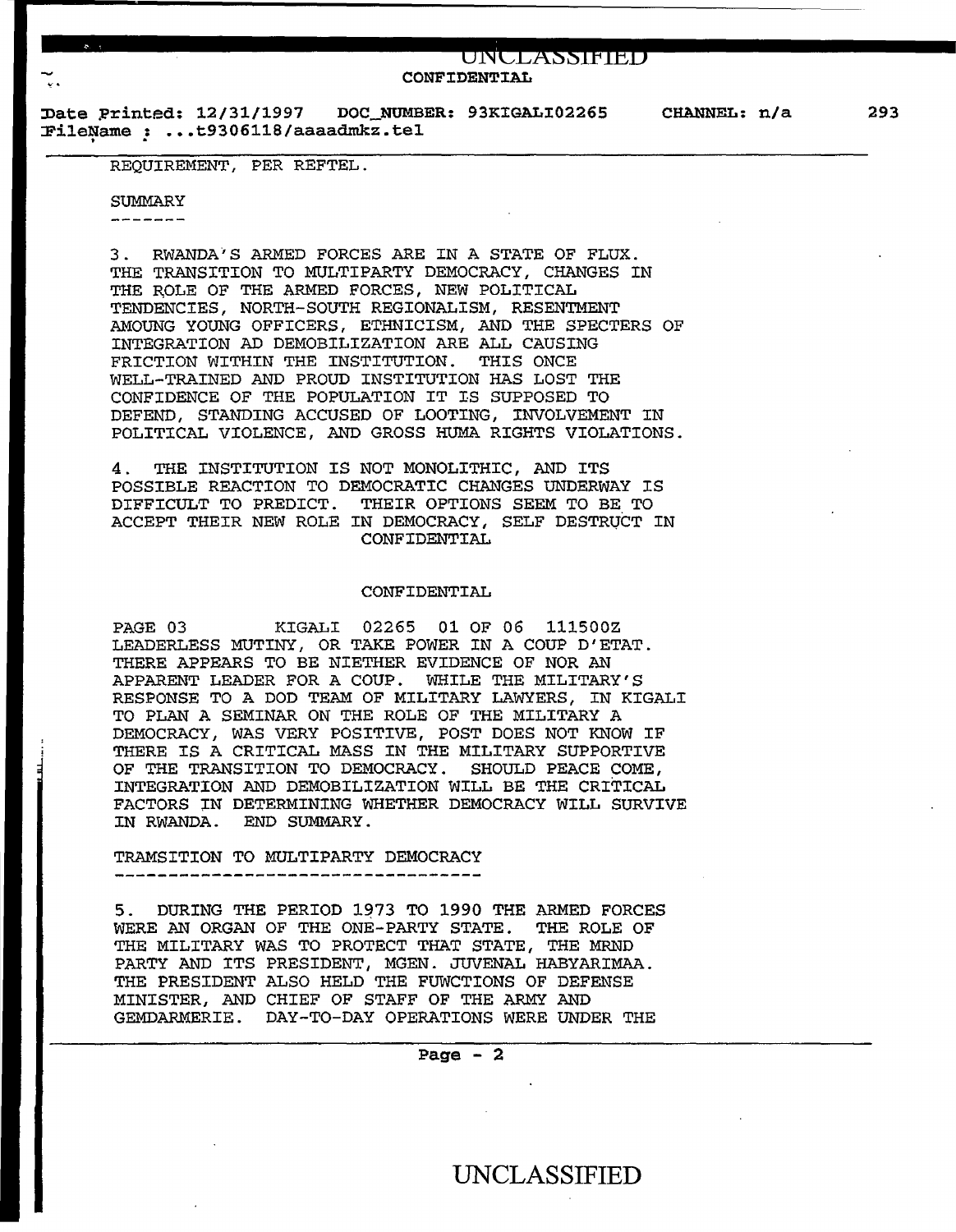# **..............................** -.o~I'~~c~z~x"s•s~±f~±~t•n~ **.................... .. CONFIDENTIAL**

**Date .Printed: 12/31/1997 DOC\_NUMBER: 93KIGALI02265 CHANNEL: n/a File;qame** .: .•• **t9306118/aaaadmkz. tel** 

**293** 

CONTROL OF THE DEPUTY CHIEFS OF STAFF (ARMY: COL. SERUBUGA; GENDARMERIE: COL. RWAGWAFILITA) . ARMY OFFICERS HELD MINISTERIAL POSITIONS, WERE ELECTED AS DEPUTIES, AND WERE APPOINTED TO OTHER CIVIL JOBS.

6. POLITICAL PARTIES WERE LEGALIZED UNDER THE JUNE, 1991 CONSTITUTION. A CIVILIAM MINISTER OF DEFENSE WAS APPOINTED BY THE MULTIPARY TRANSITION GOVERNMENT IN APRIL 1992. THE CONSTITUTION MADE POLITICAL PARTY CONFIDENTIAL

#### CONFIDENTIAL

PAGE 04 KIGALI 02265 01 OF 06 111500Z MEMBERSHIP ILLEGAL FOR MEMBERS OF THE ARMED FORCES, A MOVE SUPPOSED TO MAKE THE INSTITUTION APOLITICAL.

7. THE CREATION OF NEW PARTIES, FOR THE MOST PART IN OPPOSITION TO THE MRND AND HABYARIMANA, WAS A SHOCK TO THE SYSTEM. THE CHANGE OF THE ARMY'S ROLE FROM THAT OF SUPPORT AND PROTECTION OF HABYARIMANA AND THE MRND TO APOLITICAL PROTECTOR OF A MULTIPARTY STATE IS NOT WELL UNDERSTOOD BY EITHER THE MILITARY OR THE CIVILIAN OPPOSITION. MRND HARDLINE OFFICERS SEE THE OPPOSITION PARTIES AS A THREAT TO THE MRND, AS

#### CONFIDENTIAL

**NNNN** 

j

#### CONFIDENTIAL

| PAGE 01<br>ACTION AF-01 |          | KIGALI    | 02265<br>02 OF | - 06.    | 1115027   |           |           |
|-------------------------|----------|-----------|----------------|----------|-----------|-----------|-----------|
| INFO                    | LOG-00   | $CTAE-00$ | $C - 01$       | OASY-00  | DODE-00   | DOEE-00   | $E$ UR-01 |
|                         | $HA-09$  | H-01      | TEDE-00        | $INR-00$ | $10 - 19$ | $T - 0.3$ | $ADS-00$  |
|                         | $MMP-00$ | $NSAE-00$ | $NGCE-00$      | OIC-02   | $OIG-04$  | $OMB-01$  | $PA-01$   |
|                         | $PM-02$  | $PRS-01$  | $P-01$         | $SNP-00$ | $SP-00$   | $SS-00$   | TRSE-00   |

**Page** - **3**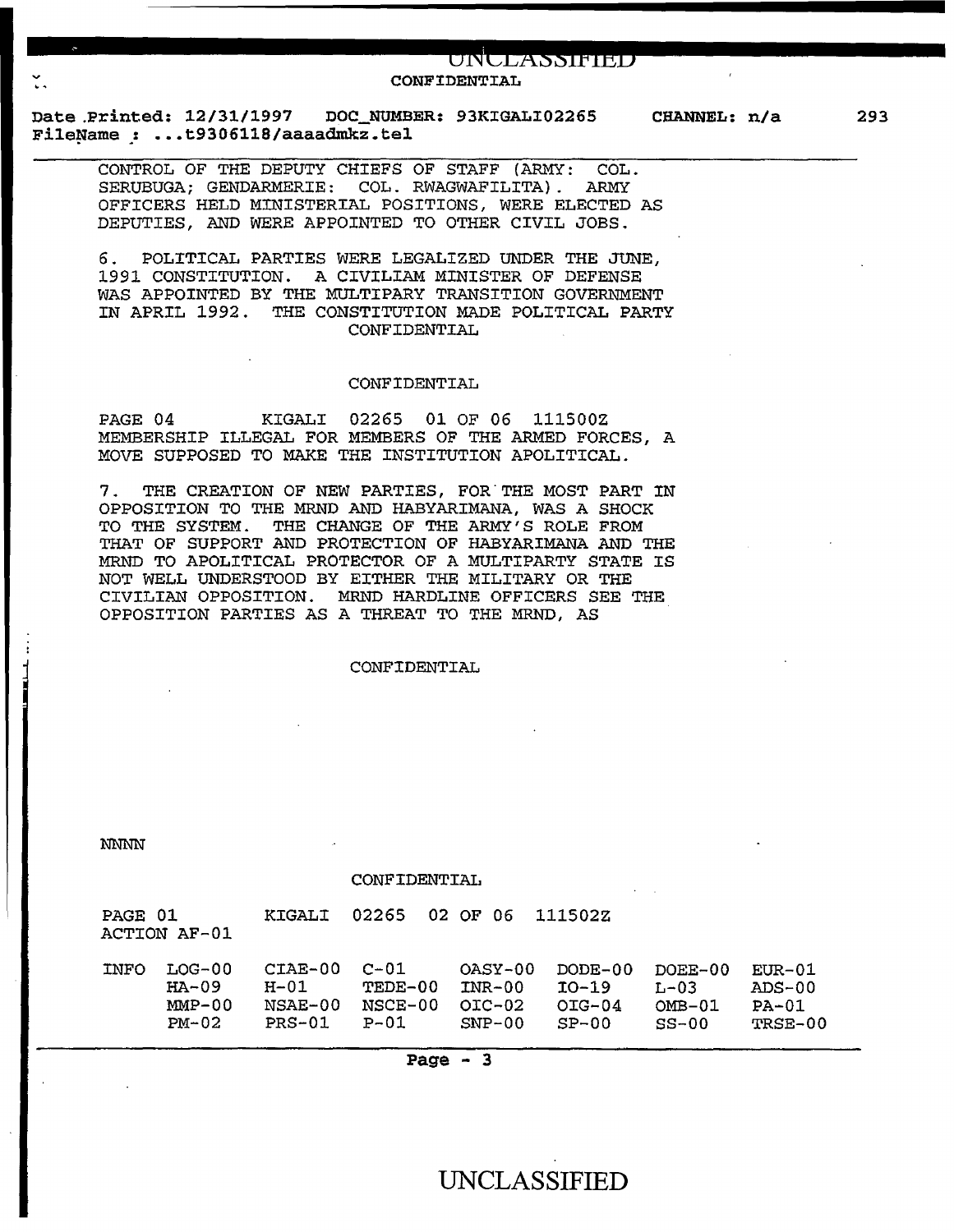|                                                                 |                                                         |              | UNULASSIFIED<br>CONFIDENTIAL |  |     |
|-----------------------------------------------------------------|---------------------------------------------------------|--------------|------------------------------|--|-----|
| Date Printed: 12/31/1997 DOC_NUMBER: 93KIGALI02265 CHANNEL: n/a |                                                         |              |                              |  | 293 |
| FileName : t9306118/aaaadmkz.tel                                |                                                         |              |                              |  |     |
|                                                                 | T-00    USIE-00    FMP-00    RPE-01    CORE-00    /048W |              | ---------CA2905 111740Z /38  |  |     |
| R 111428Z JUN 93                                                |                                                         |              |                              |  |     |
| FM AMEMBASSY KIGALI                                             |                                                         |              |                              |  |     |
| TO SECSTATE WASHDC 4046                                         |                                                         |              |                              |  |     |
| INFO AMEMBASSY ADDIS ABABA                                      |                                                         |              |                              |  |     |
| AMEMBASSY BUJUMBURA                                             |                                                         |              |                              |  |     |
| AMEMBASSY BRUSSELS                                              |                                                         |              |                              |  |     |
| AMEMBASSY KAMPALA                                               |                                                         |              |                              |  |     |
| AMEMBASSY KINSHASA                                              |                                                         |              |                              |  |     |
| AMEMBASSY LILONGWE                                              |                                                         |              |                              |  |     |
| AMEMBASSY PARIS                                                 |                                                         |              |                              |  |     |
| AMEMBASSY DAR ES SALAAM                                         |                                                         |              |                              |  |     |
| AMEMBASSY YAOUNDE                                               |                                                         |              |                              |  |     |
| USCINCEUR VAIHINGEN GE //ECJ4-SA//                              |                                                         |              |                              |  |     |
| USMISSION USUN NEW YORK                                         |                                                         |              |                              |  |     |
| CONFIDENTIAL SECTION 02 OF 06 KIGALI 02265                      |                                                         |              |                              |  |     |
|                                                                 |                                                         |              |                              |  |     |
| DEPT FOR AF/C AND INR/IL/RD                                     |                                                         |              |                              |  |     |
| LILONGWE FOR DAO                                                |                                                         |              |                              |  |     |
| ADDIS FOR DAO                                                   |                                                         |              |                              |  |     |
| YAOUNDE FOR DAO                                                 |                                                         |              |                              |  |     |
|                                                                 |                                                         | CONFIDENTIAL |                              |  |     |
|                                                                 |                                                         | CONFIDENTIAL |                              |  |     |
|                                                                 |                                                         |              |                              |  |     |
| PAGE 02                                                         | KIGALI 02265 02 OF 06 111502Z                           |              |                              |  |     |
| E.O. 12356: DECL: OADR                                          |                                                         |              |                              |  |     |
| TAGS: KPRP, PINS, PGOV, PREL, MOPS, RW                          |                                                         |              |                              |  |     |
| SUBJECT: THE MILITARY AND THE POLITICAL PROCESS                 |                                                         |              |                              |  |     |
|                                                                 |                                                         |              |                              |  |     |
| COLLABORATORS WITH THE RPF, AND THUS, AS A THREAT TO            |                                                         |              |                              |  |     |
| THE ARMED FORCES. THE OPPOSITION PARTIES SEE THE                |                                                         |              |                              |  |     |
| MILITARY AS A TOOL OF THE PRESIDENT AND HIS PARTY               |                                                         |              |                              |  |     |
| 8. HOWEVER, THE NEW POLITICAL TENDENCIES IN THE                 |                                                         |              |                              |  |     |
| SOCIETY ARE INCREASINGLY REFLECTED WITHIN THE ARMED             |                                                         |              |                              |  |     |
| FORCES. SOLDIERS TALK OF THIS OR THAT OFFICER BEING             |                                                         |              |                              |  |     |
| ALLIED WITH OPPOSITION PARTIES, IN SPITE OF THE                 |                                                         |              |                              |  |     |
| CONSTITUTIONAL PROHIBITION AGAINST PARTY MEMBERSHIP.            |                                                         |              |                              |  |     |
| IN SOME CASES, THIS HAS LED TO ONCE UPWARDLY MOBILE             |                                                         |              |                              |  |     |
| OFFICERS BBING REASSIGNED TO LESS RESPONSIBLE                   |                                                         |              |                              |  |     |
| POSITIONS. ON THE OTHER HAND, MINISTER OF DEFENSE               |                                                         |              |                              |  |     |
|                                                                 | JAMES GASAMA HAS REPLACED HARDLINERS WITH MORE          |              |                              |  |     |
|                                                                 |                                                         |              |                              |  |     |
| MODERATE OFFICERS IN SOME KEY POSITIONS. THE                    |                                                         |              |                              |  |     |
|                                                                 |                                                         |              | Page $-4$                    |  |     |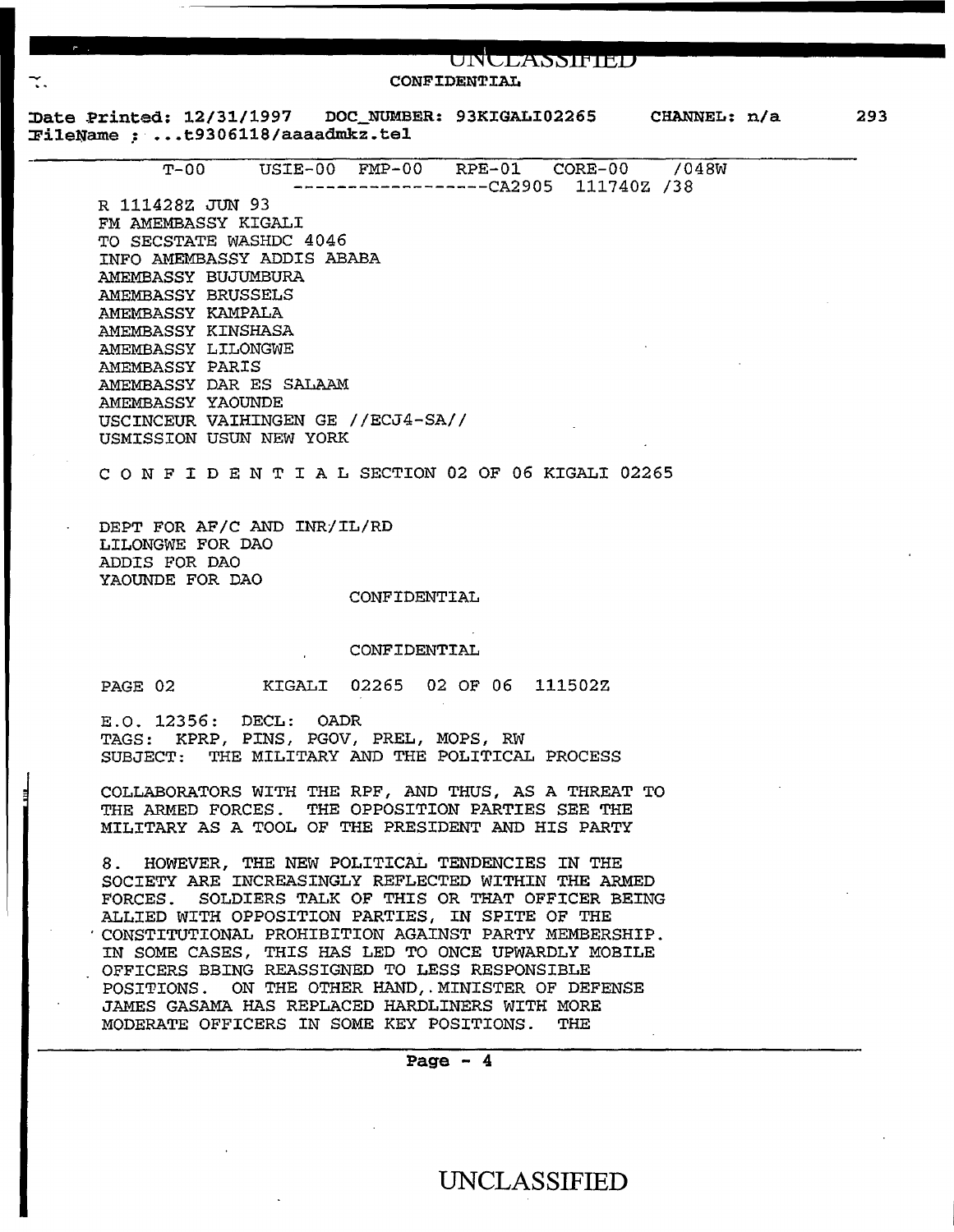#### **ONCLX§§fPIEB.**  CONFIDENTIAL

Date Printed: 12/31/1997 FileName : ...t9306118/aaaadmkz.tel DOC NUMBER: 93KIGALI02265 CHANNEL: n/a 293

MILITARY REACTED VERY.POSITIVELY TO THE VISIT OF A DOD TEAM OF MILITARY LAWYERS WHICH VISITED KIGALI IN MAY, 1992·TO PLAN AN IMET-FUNDED SEMINAR ON THE ROLE OF THE MILITARY IN A DEMOCRACY.

NORTH VS. SOUTH ---------------

9. SINCE HABYARIMANA'S TAKING OF POWER IN 1973, RECRUITMENT TO THE ARMED FORCES HAS CONCENTRATED HEAVILY ON MEN FROM THE PRESIDENT'S HOME PREFECTURE OF GISENYI, AND TO A LESSER EXTENT ON THE NEIGHBORING CONFIDENTIAL

#### CONFIDENTIAL

PAGE 03 KIGALI 02265 02 OF 06 111502Z RUHENGERI PREFECTURE. WHILE SOME MEN FROM OTHER AREAS DID MANAGE TO·ENTER THE OFFICER'S CORPS AND.DO RELATIVELY WELL PRIOR TO THE OUTBREAK OF WAR, OFFICER RECRUITMENT SINCE OCTOBER, 1990 HAS BEEN ALMOST UNIQUELY FROM GISENYI. SOURCES WITHIN BELGIAN MILITARY COOPERATION, DIRECTLY INVOLVED IN OFFICER TRAINING AT THE OFFICER'S ACADEMY, TOLD ECONOFF THAT OF THE 120 MEN GRADUATED IN THE LAST THREE CLASSES, ONLY 10 WERE FROM A PREFECTURE OTHER THAN GISENYI.

10. THIS HEAVY RELIANCE ON OFFICERS FROM GISENYI IS NOT COMPLETELY REFLECTED IN THE RANK AND FILE. WHILE CANDIDATES FOR NCO POSITIONS ARE LARGELY FROM THE PROMISED LAND, PLACE OF ORIGIN FOR SOLDIERS ARE MORE EVENLY DISTRIBUTED. THIS HAS CAUSED PROBLEMS AS WELL. DURING THE FEB. 8, 1993 RPF OFFENSIVE, FRENCH SOURCES STATED THAT ENTIRE UNITS FLED IN THE FACE OF THE ENEMY, AND THAT UNITS MADE UP OF SOUTHERNERS WERE MORE LIKELY TO DESERT. THE ONLY AREA WHERE THE ARMY MANAGED TO RETREAT, REGROUP, AND COUNTERATTACK WAS IN RUHENGERI; THE TROOPS THERE ARE ALMOST ENTIRELY FROM RUHENGERI AND GISENYI PREFECTURE.

11 . THIS HAS CREATED THE IMPRESSION THAT SOUTHERNERS WON'T FIGHT FOR THEIR COUNTRY AND THAT SOLDIERS FROM THE SOUTH ARE ALLIED WITH THE MDR OPPOSITION PARTY, AND MAY BE IN CAHOOTS WITH THE RPF. WHEN DESERTERS ARE SUBJECTED TO NONJUDICIAL MILITARY DISCIPLINE, RWAMDA'S HUMAM RIGHTS ORGANIZATIONS POINT TO THE ORIGINS OF THE ACCUSED AS THE BASIS FOR THEIR PROSECuTION.

Page  $-5$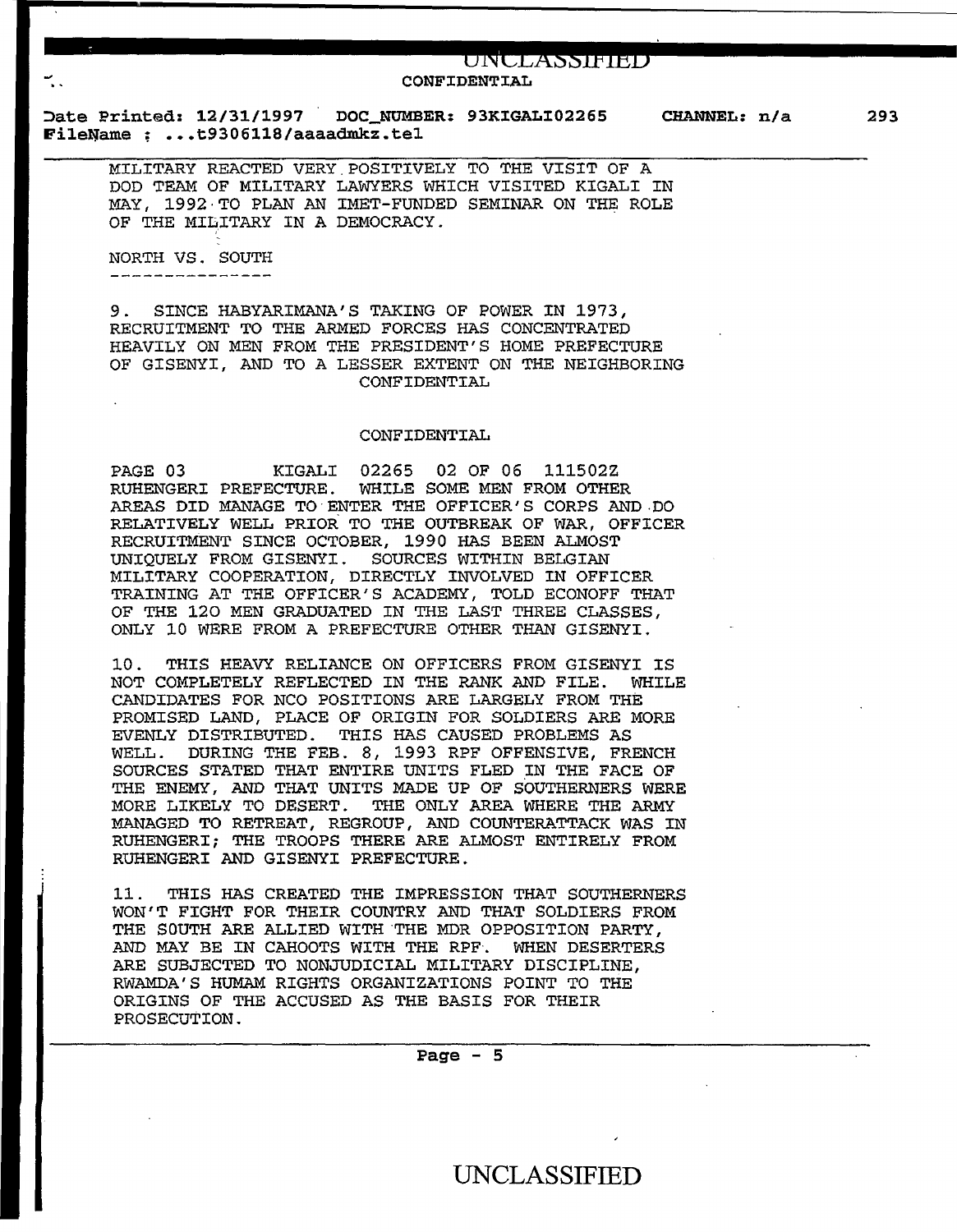**CONFIDENTIAL** 

UNWLASSIFIED

Date.Printed: 12/31/1997 DOC\_NUMBER: 93KIGALI02265 FileName : ...t9306118/aaaadmkz.tel

#### CONFIDENTIAL

#### CONFIDENTIAL

PAGE 04 KIGALI 02265 02 OF 06 111502Z

12. THE NORTH - SOUTH DICHOTOMY HAS ALSO HAD ITS EFFECT ON PROMOTIONS. SOLDIERS SPENT THE NIGHT FIRING THEIR WEAPONS INTO THE AIR IN MAY 1991 IN PROTEST OF THAT YEAR'S PROMOTIONS LIST, WHICH MAY SAID FAVORED ONLY OFFICERS FROM THE NORTH. (THE PROMOTION LIST WAS LATER REVISED.}

OLD VS. YOUNG -----------

13. LACK OF UPWARD MOBILITY WITHIN THE OFFICER'S

#### CONFIDENTIAL

NNNN

#### CONFIDENTIAL

| PAGE 01                                        | ACTION AF-01                                           | KIGALI                                            | 02265                                                                           | 03 OF<br>-06                                            | 111504Z                                                            |                                                              |                                            |  |  |  |
|------------------------------------------------|--------------------------------------------------------|---------------------------------------------------|---------------------------------------------------------------------------------|---------------------------------------------------------|--------------------------------------------------------------------|--------------------------------------------------------------|--------------------------------------------|--|--|--|
| <b>INFO</b>                                    | $LOG-00$<br>$HA-09$<br>$MMP-00$<br>$PM-02$<br>$T - 00$ | CIAE-00<br>H-01<br>NSAE-00<br>$PRS-01$<br>USIE-00 | $C - 01$<br>TEDE-00<br>NSCE-00<br>$P-01$<br>$FMP-00$<br>-----------------CA2959 | $OASY-00$<br>INR-00<br>$OIC-02$<br>$SNP-00$<br>$RPE-01$ | $DODE-0.0$<br>IO-19<br>$OIG-04$<br>$SP-00$<br>$CORE-00$<br>111745Z | $DOEE-00$<br>$L - 03$<br>$OMB-01$<br>$SS-00$<br>/048W<br>/38 | $EUR-01$<br>$ADS-00$<br>$PA-01$<br>TRSE-00 |  |  |  |
|                                                | R 111428Z JUN 93                                       |                                                   |                                                                                 |                                                         |                                                                    |                                                              |                                            |  |  |  |
| FM AMEMBASSY KIGALI<br>TO SECSTATE WASHDC 4047 |                                                        |                                                   |                                                                                 |                                                         |                                                                    |                                                              |                                            |  |  |  |
| INFO AMEMBASSY ADDIS ABABA                     |                                                        |                                                   |                                                                                 |                                                         |                                                                    |                                                              |                                            |  |  |  |
|                                                | AMEMBASSY BUJIMBURA                                    |                                                   |                                                                                 |                                                         |                                                                    |                                                              |                                            |  |  |  |
|                                                | AMEMBASSY BRUSSELS                                     |                                                   |                                                                                 |                                                         |                                                                    |                                                              |                                            |  |  |  |

Page  $-6$ 

UNCLASSIFIED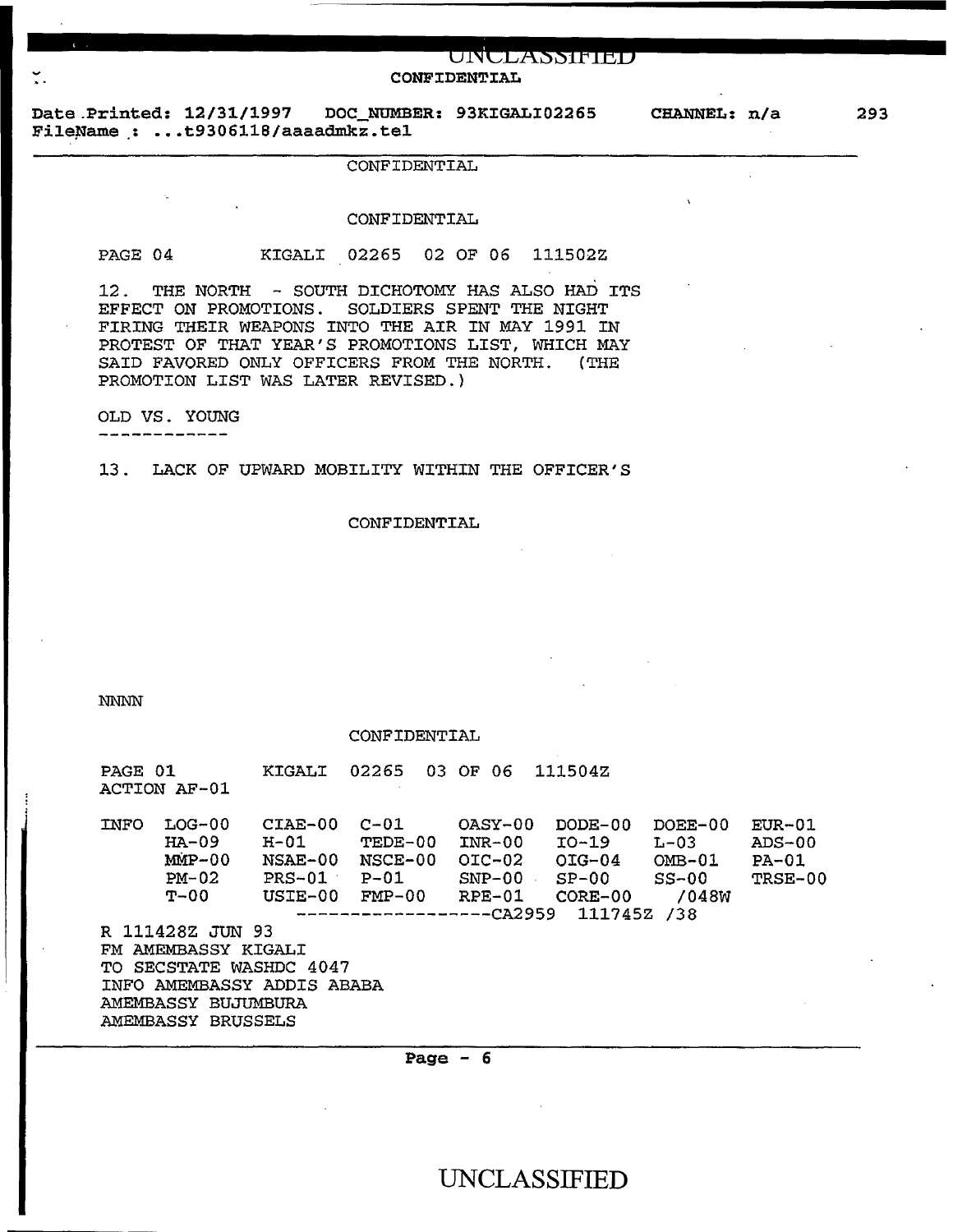### **GNCLX§§fPihb CONFIDENTIAL**

Date Printed: 12/31/1997 DOC NUMBER: 93KIGALI02265 CHANNEL: n/a Date Printed: 12/31/1997 DOC\_NUMBR<br>FileName : ...t9306118/aaaadmkz.tel

AMEMBASSY KAMPALA AMEMBASSY KINSHASA AMEMBASSY LILONGWE AMEMBASSY PARIS A MEMBASSY DAR ES SALAAM AMEMBASSY YAOUNDE USCINCEUR VAIHINGEN GE //ECJ4-SA// USMISSION USUN NEW YORK

C 0 N F I D E N T I A L SECTION 03 OF 06 KIGALI 02265

DEPT FOR AF/C AND INR/IL/RD LILONGWE FOR DAO ADDIS FOR DAO YAOUNDE FOR DAO

#### CONFIDENTIAL

#### CONFIDENTIAL

PAGE 02 KIGALI 02265 03 OF 06 111504Z

E.O. 12356: DECL: OADR TAGS: KPRP, PINS, PGOV, PREL, MOPS, RW THE MILITARY AND THE POLITICAL PROCESS

CORPS HAS BEEN A SOURCE OF RESENTMENT AMONG YOUNG OFFICERS, MAMY OF WHOM ENTERED THE CORPS IN THE 1980'S AND HAVE BENEFITTED FROM EXCELLENT TRAINING AT THE OFFICER'S ACADEMY AND IN BELGIUM, FRANCE, GERMANY AND THE U.S. MOST HAVE THE EQUIVALENT OF A BACHELORS DEGREE, AND SEE THEMSELVES AS BETTER TRAINED AND MORE COMPETENT THAN THEIR COMMANDING OFFICERS.

14. HOWEVER, THE RAKS OF LT. COL. AND COL. ARE OVER SUBSCRIBED, CREATING A INVISIBLE WALL BLOCKING PROMOTION. THE YOUNGER OFFICERS FEEL THAT THEIR CAREERS ARE STYMIED BY MEN WHO ARE LITTLE MORE THAN MRND PARTY HACKS, WITH NO REAL MILITARY SKILLS. MANY OF THESE YOUNG TURKS CONSIDER THEMSELVES LOYAL TO THE PRESIDENT AND HIS PARTY, AWD ARE AS LIKELY TO ACCUSE THE OPPOSITION PARTIES OF DISLOYALTY TO THE COUNTRY, AND EVEN OF HAVING TREASONOUS CONTACTS WITH THE RPF. HOWEVER, IT IS AMONG THESE OFFICERS THAT ONE FINDS A FLEXIBILITY OF THINKING AND PHILOSOPHY WHICH COULD LOAD THEM TO SUPPORT THE TRASITION TO DEMOCRACY, AS LONG AS IT IS DONE WITHOUT DESTROYING THE INSTITUTION

Page  $-7$ 

UNCLASSIFIED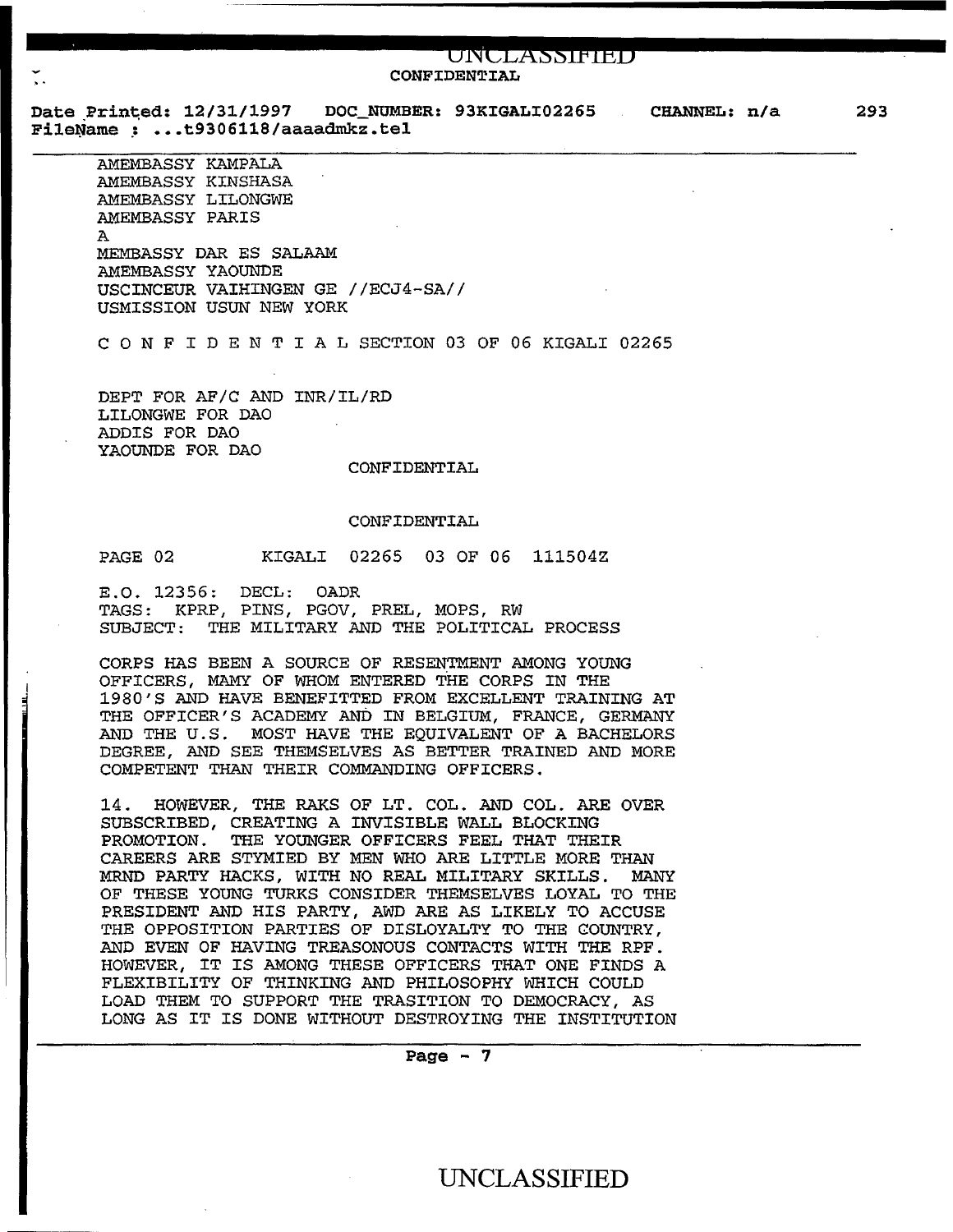#### **ONCLX§§fPibb CONFIDENTIAL**

Date Printed: 12/31/1997 DOC\_NUMBER: 93KIGALI02265 CHANNEL: n/a Date Printed: 12/31/1997 DOC\_NUMB.<br>FileName : ...t9306118/aaaadmkz.tel

#### OF THE ARMED FORCES.

ETHNICITY AND INTEGRATION

-----------------------------

#### CONFIDENTIAL

#### CONFIDENTIAL

PAGE 03 KIGALI 02265 03 OF 06 111504Z 15. THE RWAMDAM ARMED FORCES HAVE BEEN DOMINATED BY THE HUTU ETHNIC GROUP SINCE INDEPENDENCE. WHILE SOME TUTSIS DID ENTER THE ARMY, AND A FEW MADE IT INTO THE OFFICER'S CORPS, THE OUTBREAK OF WAR SAW MANY OF THEM ARRESTED AS COLLABORATORS OR FORCED INTO RESERVE STATUS. RPF PROTESTATIONS TO THE CONTRARY. THE RWANDAN ARMED FORCES SEE THE WAR AS A CONFLICT BETWEEN THEIR HUTU ARMY AND THE TUTSI INVADERS. MANY CONSIDER THE *RPF'S* ULTIMATE AIM TO BE TOTAL POWER, WHETHER BY FORCE OF ARMS IN OPEN WARFARE, OR BY FIFTH COLUMN ACTION AND SABOTAGE -- EVEN SABOTAGE AFTER THE SIGNING OF A PEACE ACCORD AMD THE ENTERING OF THE RPF INTO A TRANSITION GOVERNMENT IN KIGALI.

16. PEACE WILL BRING WITH IT INTEGRATION OF FORCES. THERE WILL BE RPF OFFICERS IN THE HIGH COMMAND, AND RPF POLITICIAMS AMONG THE ARMY'S CIVILIAN MASTERS (ALTHOUGH THE MINISTER OF DEFENSE WILL COME FROM THE MRMD PARTY). MANY OFFICERS SEE THE POSSIBILITY THAT THE RPF FORCES IN THE ARMY WILL IN FACT ACT AS INFILTRATORS, ASSISTING THE RPF POLITICAL LEADERS IN THE PLANNING OF A COUP FROM WITHIN, AND THUS ACCOMPLISHING THE RPFS ULTIMATE GOAL -- TOTAL POWER.

#### DEMOBILIZATION

... j

17. MASSIVE RECRUITMENT SINCE THE BEGINNING OF THE WAR HAS SWELLED THE RANKS OF THE ARMY AND GENDARMERIE FROM SOME 10,000 MEN IN 1990 TO ROUGHLY 36,000 AT CONFIDENTIAL

#### CONFIDENTIAL

#### PAGE 04 KIGALI 02265 03 OF 06 111504Z PRESENT. MANY OF THESE RECENT RECRUITS WILL

#### Page  $-8$

### UNCLASSIFIED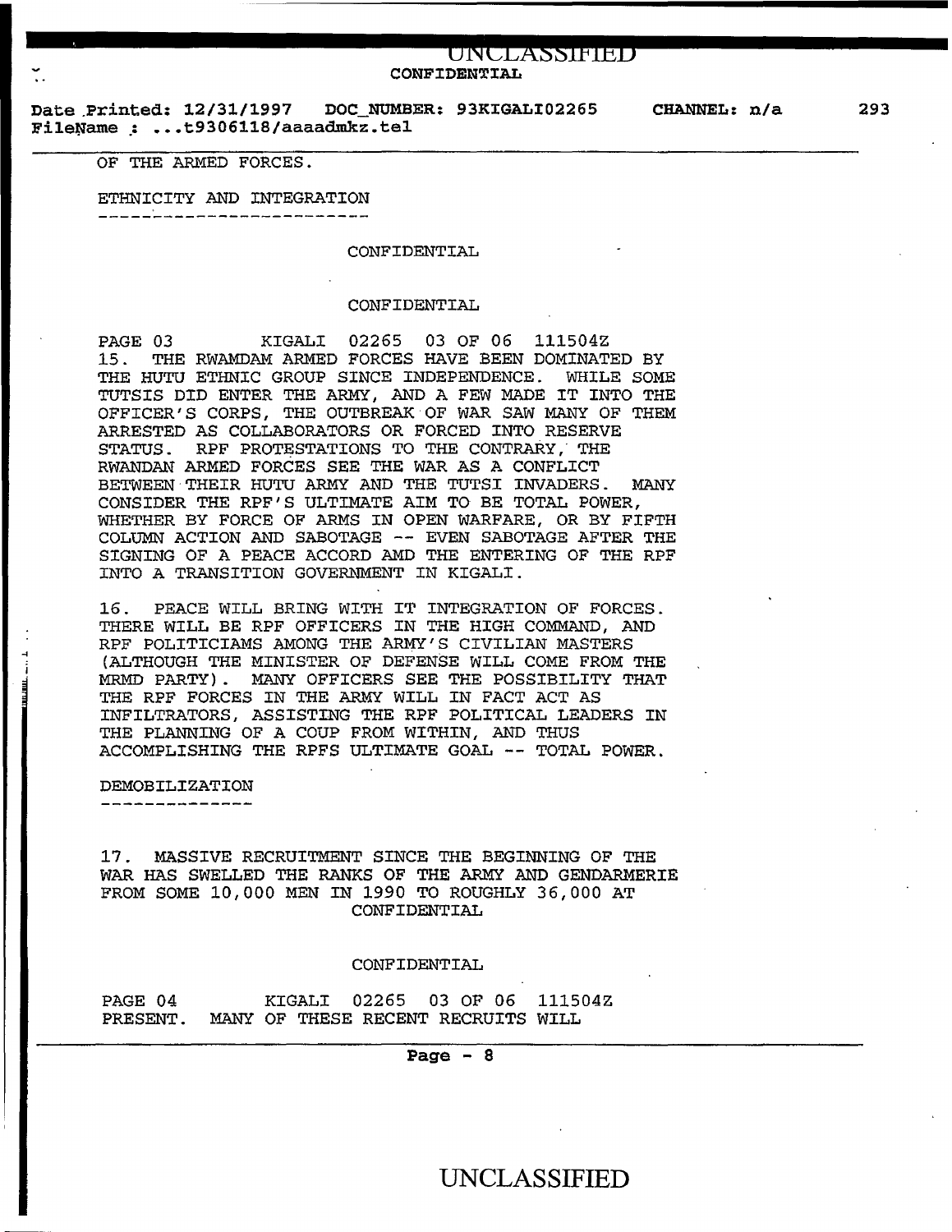#### UNULASSIFIED **CONFIDENTIAL**

**Date Printed: 12/31/1997 DOC\_NUMBER: 93KIGALI02265 CHANNEL: n/a FileName** .: ••• **t9306118/aaaadmkz. tel** 

**293** 

LOGICALLY BE THE FIRST TO GO IF PEACE RETURNS TO THE COUNTRY AND SOME 30,000 GOR AND RPF TROOPS ARE DEMOBILIZED. MANY SOLDIERS AND OFFICERS BELIEVE THAT THE GOVERNMENT INTENDS TO SIMPLY PUT THEM OUT TO PASTURE WITH NO THOUGHT TO THEIR REINTEGRATION INTO CIVILIAN SOCIETY. THE FIRST TIME DEMOBILIZATION WAS DISCUSSED ON THE NATIONAL RADIO (MAY, 1992), SOLDIERS MOTINIED IN THE TOWNS OF GISENYI AND RUHENGERI, PILLAGING AND DESTROYING SHOPS AND HOMES. FOR MAY OF THESE MEN, PEACE AND DEMOCRACY HOLD NO POSITIVE DIVIDENDS.

#### CONFIDENTIAL

NNNN

CONFIDENTIAL PAGE 01 KIGALI 02265 04 OF 06 111505Z ACTION AF-01 INFO LOG-00 CIAE-00 C-01 OASY-00 DODE-00 DOEE-00 EUR-01 10G-00 CIAE-00 C-01 0ASY-00<br>
HA-09 H-01 TEDE-00 INR-00<br>
MMP-00 NSAE-00 NSCE-00 OIC-02 MMP-00 NSAE-00 NSCE-00 OIC-02 PM-02 PRS-01 P-01 SNP-00  $USTE-00$   $FMP-00$ ------------------CA299B 111747Z /38 R 111428Z JUN 93 FM AMEMBASSY KIGALI TO SECSTATE WASHDC 4048 INFO AMEMBASSY ADDIS ABABA AMEMBASSY BUJUMBURA AMEMBASSY BRUSSELS AMEMBASSY KAMPALA AMEMBASSY KINSHASA ·AMEMBASSY LILONGWE AMEMBASSY PARIS AMEMBASSY DAR ES SALAAM AMEMBASSY YAOUNDE USCINCEUR VAIHINGEN GE //ECJ4-SA// IO-19 L-03<br>OIG-04 OMB-01 OIG-04 OMB-01<br>SP-00 SS-00 SP-00 SS-00<br>CORE-00 /048W  $CORE-00$ ADS-00 PA-01 TRSE-00

**Page - 9**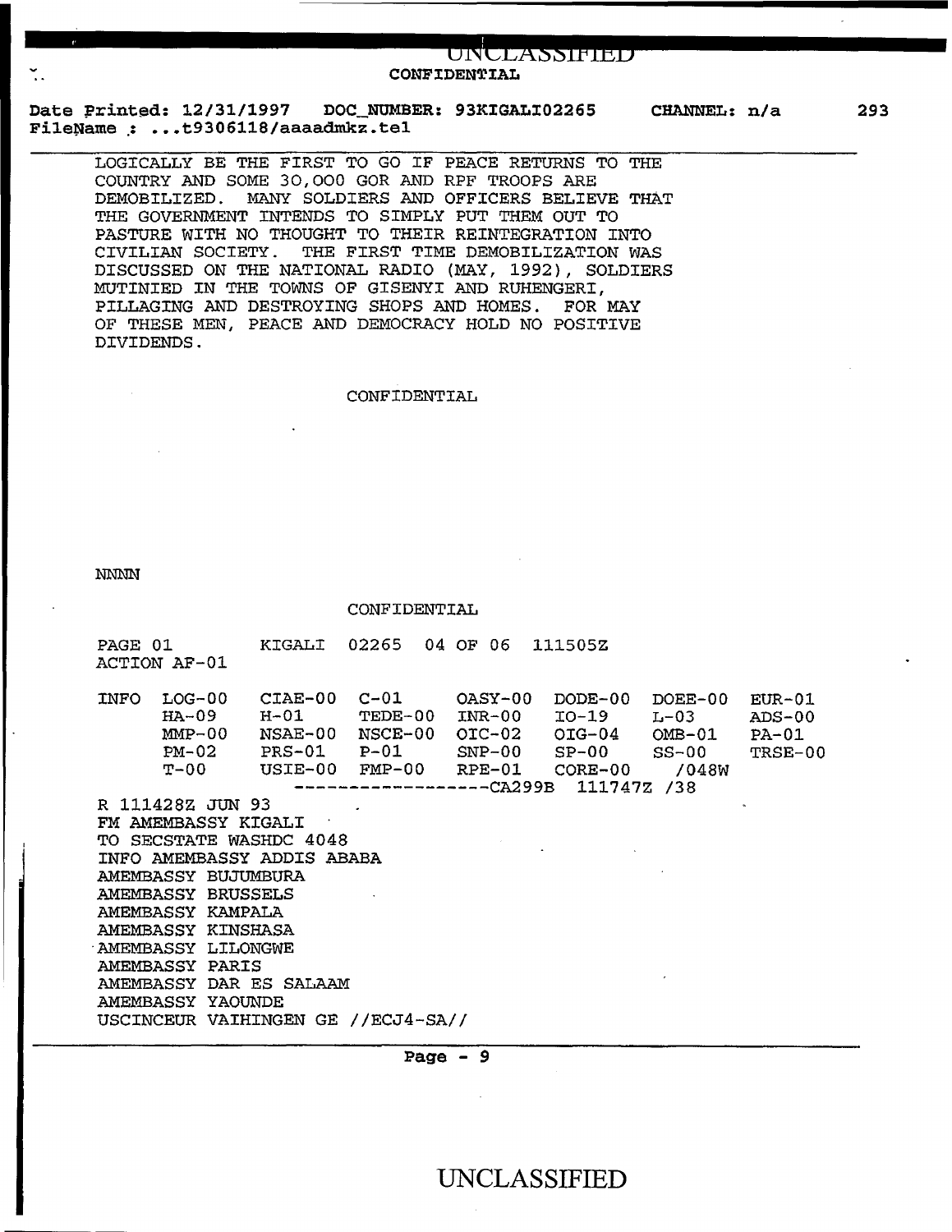#### **ONCLX§§fPibb CONFIDENTIAL**

~ate Printed: ~2/31/1997 DOC\_NOMBER: 93KIGALI02265 FileName : ...t9306118/aaaadmkz.tel CHANNEL: n/a 293

USMISSION USUN NEW YORK

C 0 N F I D E N T I A L SECTION 04 OF 06 KIGALI 02265

DEPT FOR AF/C AND INR/IL/RD LILONGWE FOR DAO ADDIS FOR DAO YAOUNDE FOR DAO

#### CONFIDENTIAL

#### CONFIDENTIAL

PAGE 02 KIGALI 02265 04 OF 06 111505Z

E.O. 12356: DECL: OADR TAGS: KPRP, PINS, PGOV, PREL, MOPS, RW SUBJECT: THE MILITARY AND THE POLITICAL PROCESS

A POPULATION DECEIVED -----------------------

18 . PRIOR TO THE WAR, THE ARMY WAS WELL REGARDED BY THE POPULATION (AT LEAST, THE HUTU MAJORITY). THE INITIAL SUCCESS IN REPELLING THE RPF INVASION WAS APPLAUDED, ALTHOUGH THE WHOLESALE ARREST OF TUTSIS AND PERSECUTION OF SOME SOLDIERS FOR ALLEGED COMPLICITY WITH THE REBELS WAS A FORETASTE OF THINGS TO COME. WITH THE CREATION OF OPPOSITION PARTIES THE MILITARY QUICKLY CAME UNDER FIRE, ACCUSED OF INVOLVEMENT IN DEATH THREATS AGAINST NON-MRND POLITICIANS, ATTACKS ON JOURNALISTS, AND INVOLVEMENT IN A POLITICALLY MOTIVATED DEATH SQUAD.

19. AS THE RPF BEGAM TO HAVE SUCCESS IN PROSECUTING A GUERILLA WAR, THE ARMED FORCES CAME UNDER INCREASING ATTACK FOR HUMAN RIGHTS ABUSES AGAINST TUTSIS AND POLITICIANS. DOMESTIC AND FOREIGN HUMAN RIGHTS GROUPS ACCUSED THE ARMED FORCES OF, AT THE LEAST, NON-FEASANCE, AND AT MOST, COMPLICITY AND ACTIVE PARTICIPATION, IN THE 1992 MASSACRES OF TUTSIS IN BUGESERA AND GISENYI. THE DRAMATIC UPTURN IN ARMED ROBBERIES AND KILLINGS SINCE THE BEGINNING OF THE WAR HAS LED THE POPULATION TO FEAR THE ARMED CONFIDENTIAL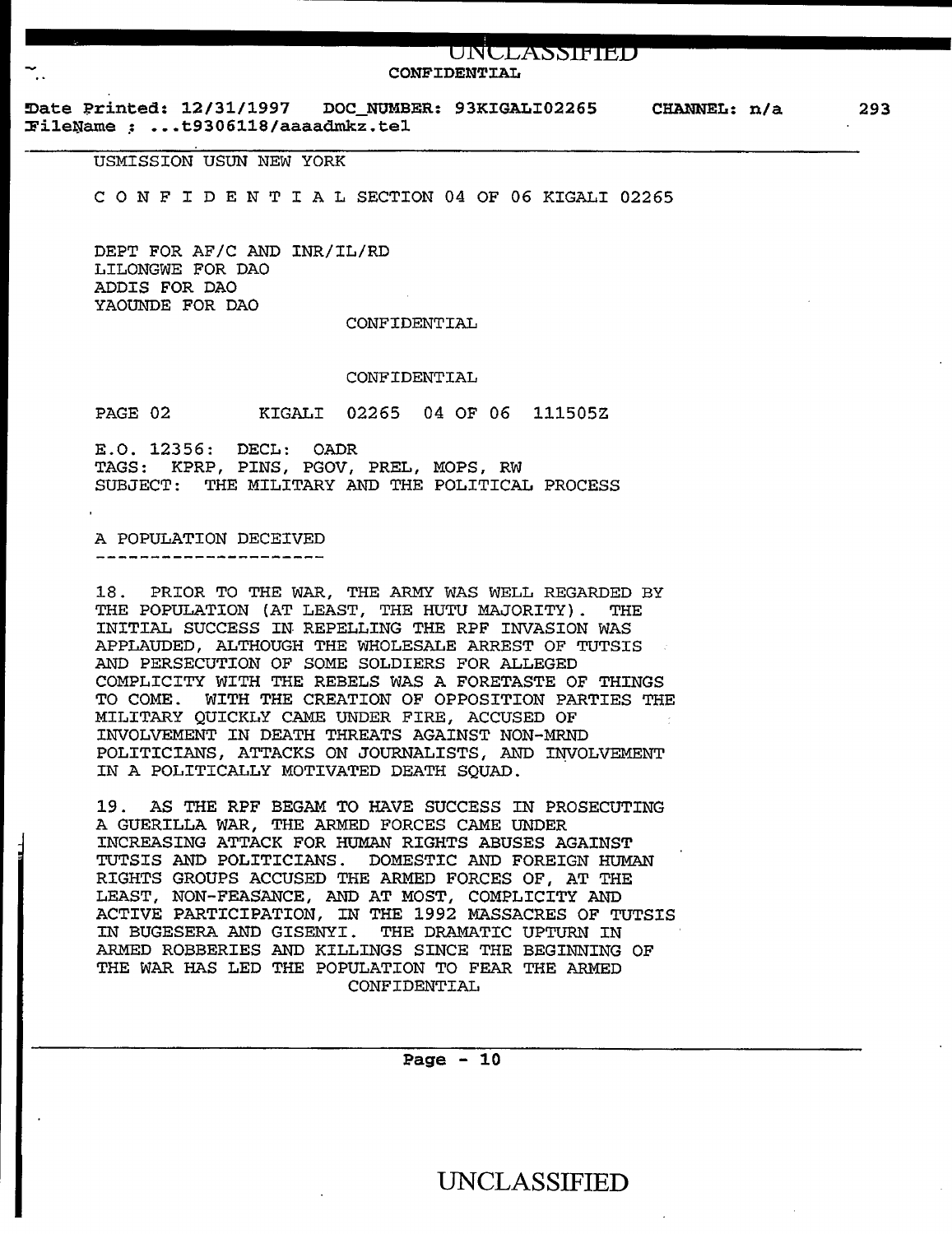CONFIDENTIAL

UNULASSIFIED

~ate Printed: 12/31/1997 DOC NUMBER: 93KIGALI02265 CHANNEL: n/a ~ileNam~ : ••• t9306ll8/aaaadmkz.tel

#### CONFIDENTIAL

PAGE 03 KIGALI 02265 04 OF 06 111505Z FORCES, ESPECIALLY THE GENDARMERIE, WHOSE MEMBERS ARE FOR THE MOST PART MORE POORLY TRAINED AND LESS EDUCATED THAN THOSE CHOSEN FOR THE ARMY.

OPINIONS IN THE OFFICER'S CORPS 

20. AS NOTED ABOVE, THE MILITARY IS NOT THE MONOLITHIC PARTY INSTITUTION IT ONCE WAS. SOME SENIOR COLONELS SEE THEIR DESTINY AS TIED TO THE PRESIDENT AND HIS PARTY. MANY HAVE NOISY SKELETONS RATTLING IN THEIR CLOSETS, AND FEAR PROSECUTION FOR PAST CORRUPTION AND INCOMPETENCE.

21. THE YOUNG TURKS ARE DIFFICULT TO CATEGORIZE, BUT APPEAR DIVIDED INTO AT LEAST THREE CAMPS. FIRST IS THE MRND LOYALISTS, WHO BELIEVE THE OPPOSITION PARTIES TO BE DUPLICITOUS, SEEKING ONLY THE OUSTER OF THE PRESIDENT, EVEN IF THIS REQUIRES COMMITING TREASON WITH THE RPF. THE SECOND APPEARS READY TO THROW ITS LOT IN WITH ONE OR ANOTHER OF THE OPPOSITION PARTIES, SEEING NO FUTURE FOR THEMSELVES IN SUPPORTING THE PRESIDENT. MOST OF THESE WOULD APPEAR TO SUPPORT THE SOUTHERN-BASED MDR PARTY, SEEING IN IT AT LEAST A HUTU-DOMINATED ORGANIZATION WITH A FACTION COMMITTED TO THE PROTECTION OF THE MAJORITY.

22. THE LAST CAMP SEEMS TO REALIZE THAT CHANGE IS INEVITABLE, AND THEORETICALLY SUPPORT THE MOVE TOWARD MULTIPARTY DEMOCRACY. THEY HAVE NO TRUST FOR ANY OF CONFIDENTIAL

#### CONFIDENTIAL

PAGE 04 KIGALI 02265 04 OF 06 111505Z THE POLITICAL PARTY LEADERS, AND THUS SEE THEIR SALVATION IN BEING APOLITICAL, IN THE HOPE THAT INSTITUTIONALIZING ELECTIONS WILL SOONER OR LATER BRING FORTH COMPETENT POLITICIANS TO RULE THE COUNTRY. HOWEVER, THEY SHARE THE FEAR OF THE FIRST TWO GROUPS THAT THE PEACE MAY BE MORE DIFFICULT THAN THE WAR. THEY FEAR THAT INTEGRATION AND DEMOBILIZATION OF FORCES WILL CREATE A DIVIDED ARMY WHICH COULD TURN ON ITSELF AT THE SLIGHTEST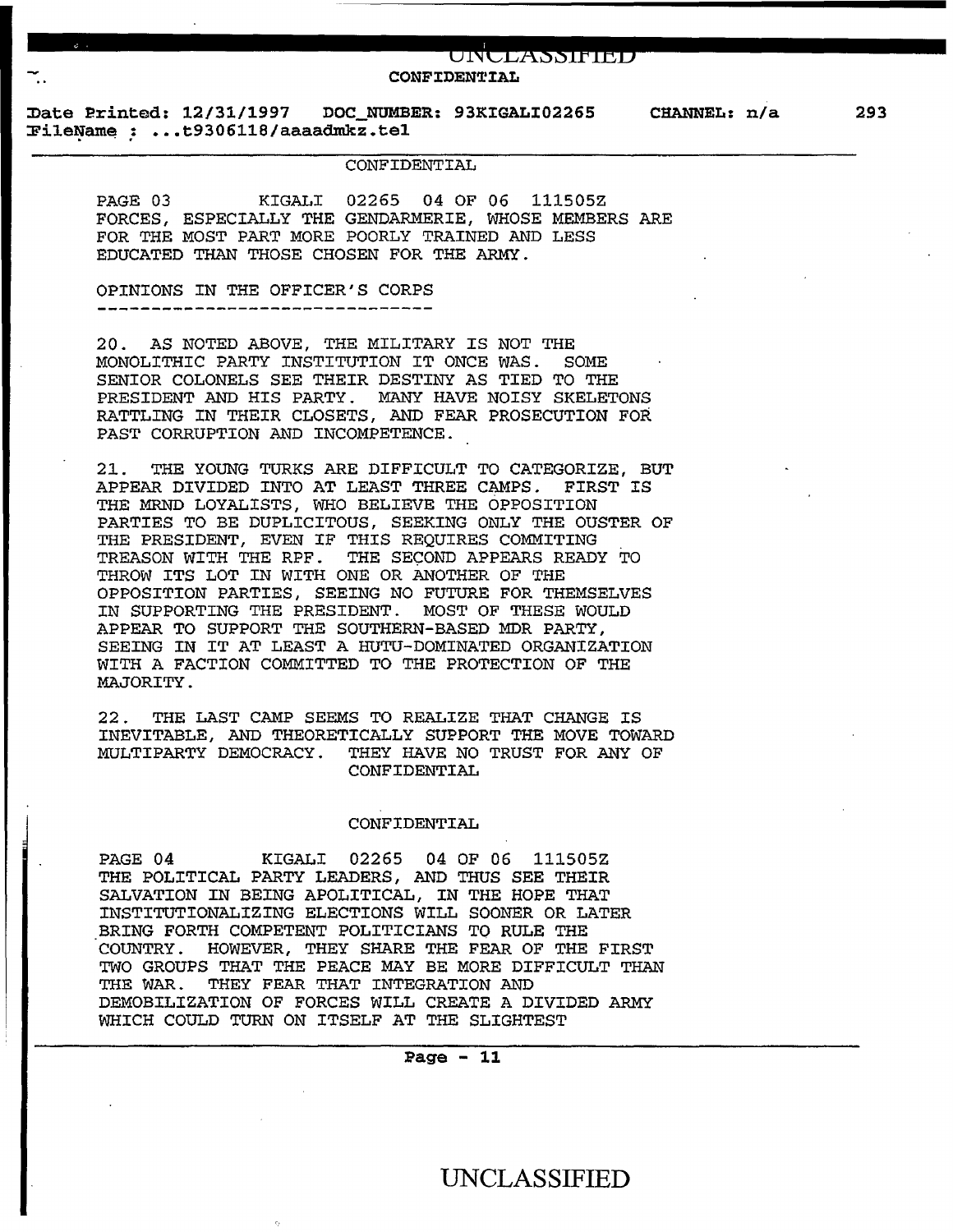# $UNCLASSIFIED$ **CONFIDEN'l'IAL**

**Date"Printed: 12/31/1997 DOC NUMBER: 93KIGALI02265 FileName : ••• t9306118/aaaadmkz.tel**  . . **CHANNEL: n/a** 

PROVOCATION.

#### CONFIDENTIAL

NNNN

CONFIDENTIAL

| PAGE 01<br>ACTION AF-01                                               | KIGALI 02265 05 OF 06 111507Z                                                                                                                                                                                                        |  |  |
|-----------------------------------------------------------------------|--------------------------------------------------------------------------------------------------------------------------------------------------------------------------------------------------------------------------------------|--|--|
| INFO LOG-00 CIAE-00 C-01 0ASY-00 DODE-00 DOEE-00 EUR-01               | HA-09 H-01 TEDE-00 INR-00 IO-19 L-03 ADS-00<br>MMP-00 NSAE-00 NSCE-00 OIC-02 OIG-04 OMB-01 PA-01<br>PM-02 PRS-01 P-01 SNP-00 SP-00 SS-00 TRSE-00<br>T-00 USIE-00 FMP-00 RPE-01 CORE-00 /048W<br>------------------CA29DE 111750Z /38 |  |  |
| R 111428Z JUN 93                                                      |                                                                                                                                                                                                                                      |  |  |
| FM AMEMBASSY KIGALI<br>TM AMEMBASSI KIGALL<br>TO SECSTATE WASHDC 4049 |                                                                                                                                                                                                                                      |  |  |
| INFO AMEMBASSY ADDIS ABABA                                            |                                                                                                                                                                                                                                      |  |  |
| AMEMBASSY BUJUMBURA                                                   |                                                                                                                                                                                                                                      |  |  |
| AMEMBASSY BRUSSELS                                                    |                                                                                                                                                                                                                                      |  |  |
| AMEMBASSY KAMPALA<br>AMEMBASSY KINSHASA                               |                                                                                                                                                                                                                                      |  |  |
| AMEMBASSY LILONGWE                                                    |                                                                                                                                                                                                                                      |  |  |
| AMEMBASSY PARIS                                                       |                                                                                                                                                                                                                                      |  |  |
| AMEMBASSY DAR ES SALAAM<br>AMEMBASSY YAOUNDE                          |                                                                                                                                                                                                                                      |  |  |
| USCINCEUR VAIHINGEN GE //ECJ4-SA//                                    |                                                                                                                                                                                                                                      |  |  |
| USMISSION USUN NEW YORK                                               |                                                                                                                                                                                                                                      |  |  |
| CONFIDENTIAL SECTION 05 OF 06 KIGALI 02265                            |                                                                                                                                                                                                                                      |  |  |
| DEPT FOR AF/C AND INR/IL/RD<br>LILONGWE FOR DAO<br>ADDIS FOR DAO      |                                                                                                                                                                                                                                      |  |  |
| YAOUNDE FOR DAO                                                       |                                                                                                                                                                                                                                      |  |  |
|                                                                       | CONFIDENTIAL                                                                                                                                                                                                                         |  |  |
|                                                                       |                                                                                                                                                                                                                                      |  |  |

**Page - 12** 

**293**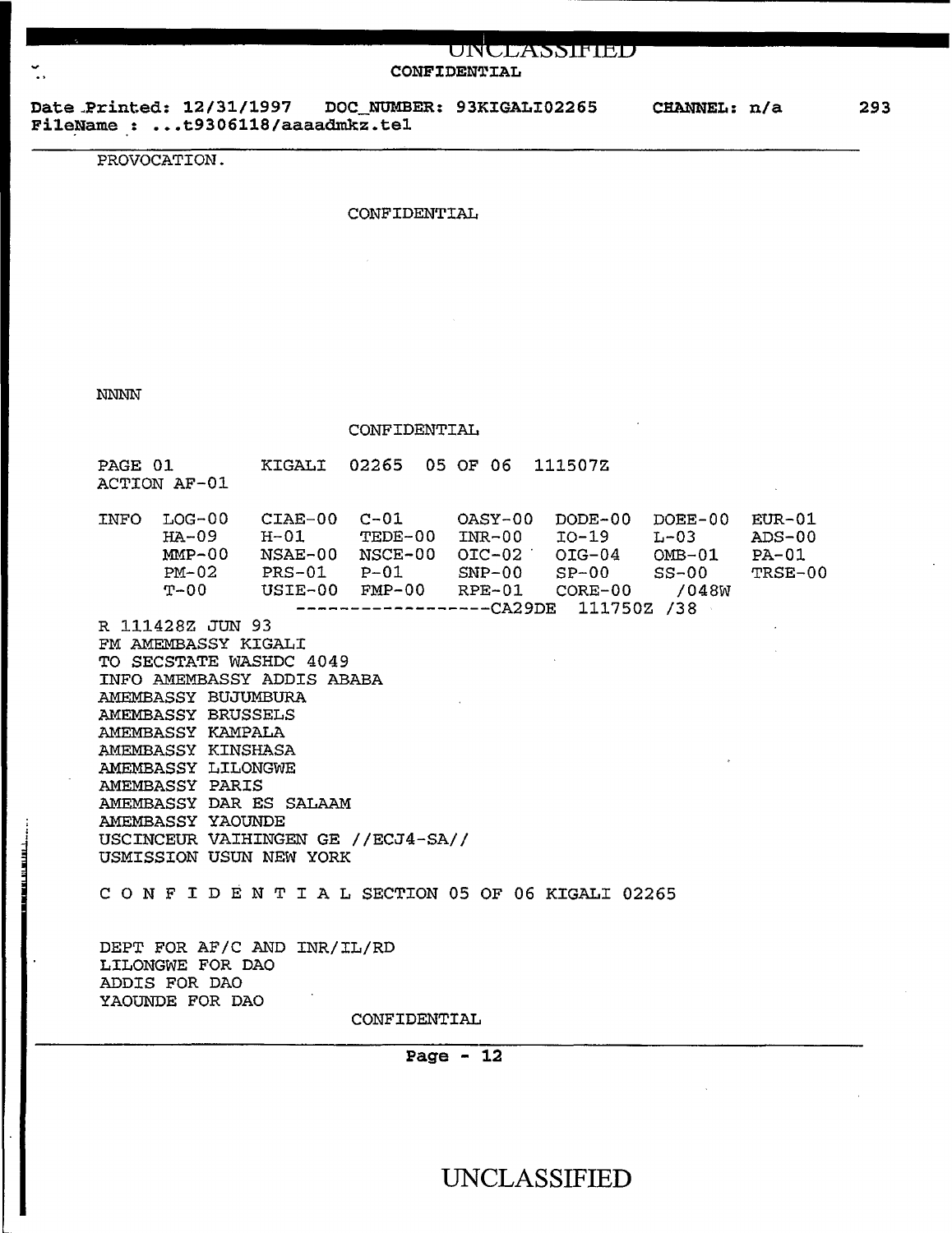# UNCLASSIFIED<br>CONFIDENTIAL

Date Printed: 12/31/1997 DOC\_NUMBER: 93KIGALI02265 CHANNEL: n/a FileName : ...t9306118/aaaadmkz.tel

#### CONFIDENTIAL

PAGE *02* KIGALI 02265 05 OF 06 111507Z

E.O. 12356: DECL: OADR TAGS: KPRP, PINS, PGOV, PREL, MOPS, RW SUBJECT: THE MILITARY AND THE POLITICAL PROCESS

WHAT ARE THE ARMED FORCES' OPTIONS?

23. FACED WITH THE POSSIBLILITY OF THE OUTBREAK OF PEACE AND DEMOCRACY IN RWANDA, WHAT ARE THE POSSIBLE REACTIONS OF THE ARMED FORCES? THE FIRST IS THAT WHICH ALL WOULD HOPE FOR: THAT THE MILITARY ADJUSTS TO AND ACCEPTS A NEW ROLE IN SOCIETY, THAT OF SUPPORTING THE TRANSITION TO DEMOCRACY, AND THE POLITICAL TENDENCY WHICH COMES OUT ON TOP AFTER ELECTIONS. THE SECOND IS ESSENTIALLY TO MUTINY, WITHOUT THE OBJECTIVE OF TAKING POLITICAL POWER. THIS IMPLIES A KIND OF SELF DESTRUCTION, WHERE THE INDISCIPLINED MASS OF SOLDIERS RUNS AMOK, WITHOUT SIGNIFICANT LEADERSHIP FROM THE OFFICER'S CORPS. SUCH A MUTINY COULD BE TRIGGERED BY NORTH-SOUTH RIVALRY, FEARS OF DEMOBILIZATION WITHOUT

COMPENSATION, OR BY THE ERUPTION OF CONFLICT BETWEEN INTEGRATED GOR AND RPF UNITS.

24. THE THIRD OPTION IS FOR THE ARMY TO ATTEMPT TO TAKE POWER. POST CONSIDERS AN ANTI-HABYARIMANA/MRND COUP IMPROBABLE. THE SENIOR OFFICER'S CORPS, PLUS THE TWO GROUPS OF YOUNG TURKS EITHER SUPPORTIVE OF THE PRESIDENT OR APOLITICAL, WOULD NOT GO ALONG WITH IT. THERE COULD BE MORE BACKING FOR A COUP TO KEEP CONFIDENTIAL

#### CONFIDENTIAL

PAGE 03 KIGALI 02265 05 OF 06 111507Z THE PRESIDENT IN POWER AND END BOTH NEGOTIATIONS AND THE TRANSITION TO MULTIPARTYISM.

25. THE RESULTS OF SUCH A COUP WOULD PROBABLY BE CATASTROPHIC. POST ASSUMES THAT IT WOULD BE FOLLOWED IMMEDIATELY BY A MASSIVE RPF ATTACK, WHICH WOULD MAKE

#### Page  $-13$

### UNCLASSIFIED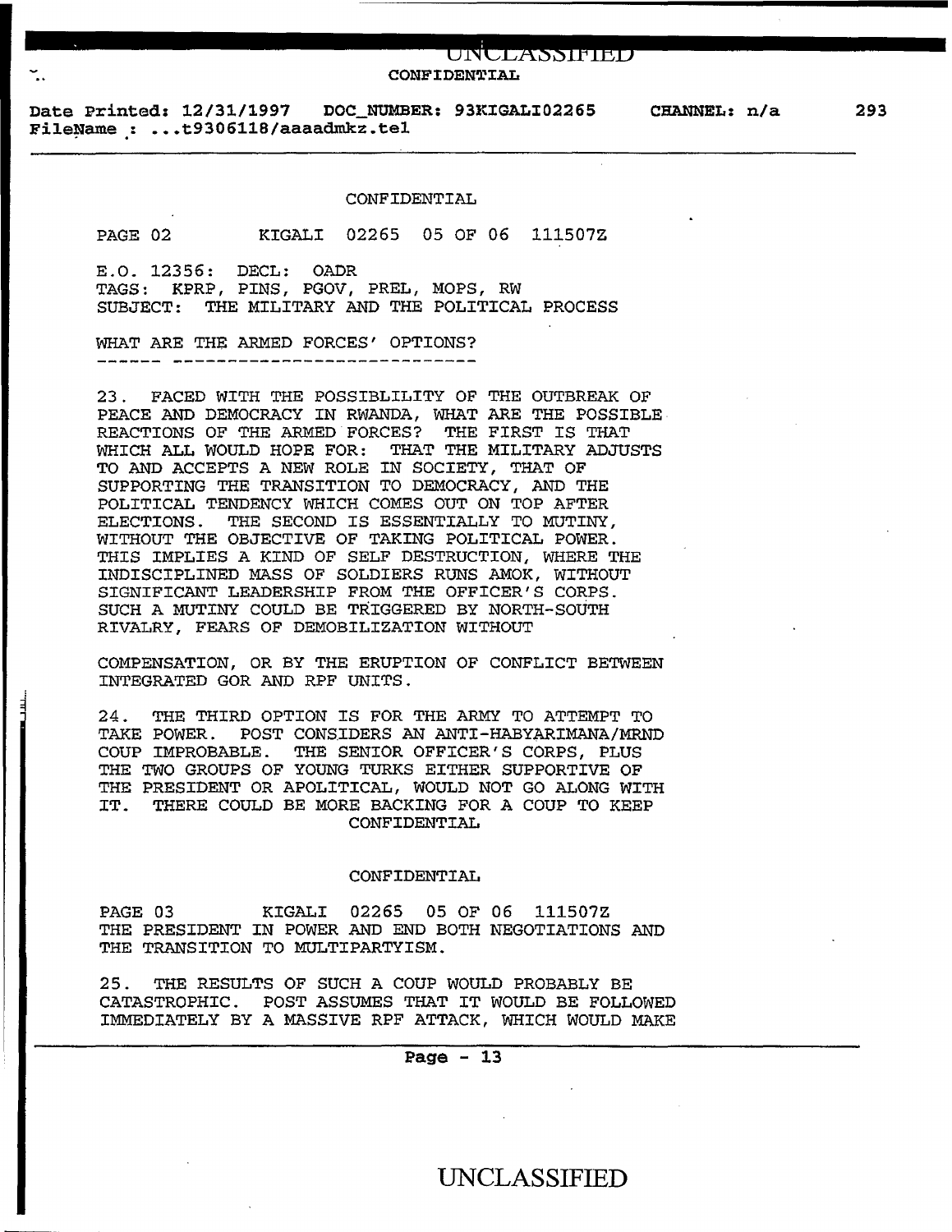### **11111111111111111111111 ........** ~6~N~t•t~X~§~§~l~P~I•h~B **...................... .** .. **CONFIDENTIAL**

**Date** ~rinted: **12/31/1997 · DOC\_NUMBER: 93KIGALI02265**  File~ame **.: .•• t9306ll8/aaaadmkz.tel** 

**CHANNEL: n/a** 

**293** 

MAJOR GAINS, PERHAPS EVEN SIEZING POWER IN KIGALI. THIS WOULD BE FOLLOWED BY MASS MURDER OF TUTSIS IN MUCH OF THE COUNTRY, CIVIL WAR, AND CHAOS.

26. AT THIS TIME THERE IS NO SERIOUS EVIDENCE THAT A COUP D'ETAT OF ANY KIND IS IN THE CARDS. IN COUP D'ETAT OF ANY KIND IS IN THE CARDS. PARTICULAR, THERE DOES NOT APPEAR TO BE ANYONE CAPABLE OF LEADING ONE. SENIOR OPPOSITION PARTY LEADERS DO NOT BELIEVE THAT THE HARDLINERS COULD GARNER SUFFICIENT SUPPORT IN THE ARMED FORCES FOR A SUCCESSFUL COUP. GIVEN THE DIVISIONS DESCRIBED ABOVE, IT IS UNLIKELY THAT THE WHOLE OF THE ARMED FORCES COULD BE COUNTED ON TO SUPPORT A COUP D'ETAT, NO MATTER WHO ITS LEADER OR WHAT ITS OBJECTIVES WOULD BE.

#### COMMENT

~

 $\frac{1}{2} \left( \frac{1}{2} \right) \left( \frac{1}{2} \right) \left( \frac{1}{2} \right) \left( \frac{1}{2} \right) \left( \frac{1}{2} \right) \left( \frac{1}{2} \right) \left( \frac{1}{2} \right) \left( \frac{1}{2} \right) \left( \frac{1}{2} \right) \left( \frac{1}{2} \right) \left( \frac{1}{2} \right) \left( \frac{1}{2} \right) \left( \frac{1}{2} \right) \left( \frac{1}{2} \right) \left( \frac{1}{2} \right) \left( \frac{1}{2} \right) \left( \frac$ 

27. ARE THERE POSITIVE FORCES FOR CHANGE WITHIN THE ARMED FORCES? POST MUST NOTE THAT OUR ACCESS TO THE THE OFFICER'S CORPS, WHILE GOOD, IS STILL LIMITED. THAT GROUP OF OFFICERS CONSIDERED TO BE HARDLINERS HAS BEEN ESPECIALLY INACCESSIBLE. IN POST'S EXPERIENCE, THERE ARE A NUMBER OF GOOD OFFICERS WHO CONFIDENTIAL

#### CONFIDENTIAL

PAGE 04 KIGALI 02265 05 OF 06 111507Z APPEAR TO BELIEVE THAT THE CHANGES BEFORE THEM CAN BE POSITIVE FOR THE MILITARY (OR AT LEAST ARE NOT NEGATIVE ENOUGH TO BE ACTIVELY OPPOSED) . AS AN EXAMPLE, THE CURRENT CHIEF OF STAFF OF THE GENDARMERIE, COL. NDINDILIYIMANA, IS WIDELY CONSIDERED TO BE AN HONEST SOLDIER/POLITICIAN. SINCE TAKING THE UNENVIABLE JOB IN JUNE, 1992, HE HAS MADE SIGNIFICANT PROGRESS IN REVAMPING THE IMAGE OF HIS<br>FORCE. WHILE THERE ARE STILL SEVERAL THOUSAND RAN WHILE THERE ARE STILL SEVERAL THOUSAND RANK AND FILE GENDARMES WITH NO SPECIALIZED TRAINING AFTER BOOT CAMP, A GOOD PROPORTION OF THE 7,000-STRONG FORCE HAS BEEN GIVEN SPECIFIC POLICE TRAINING, WITH

#### CONFIDENTIAL

**Page - 14**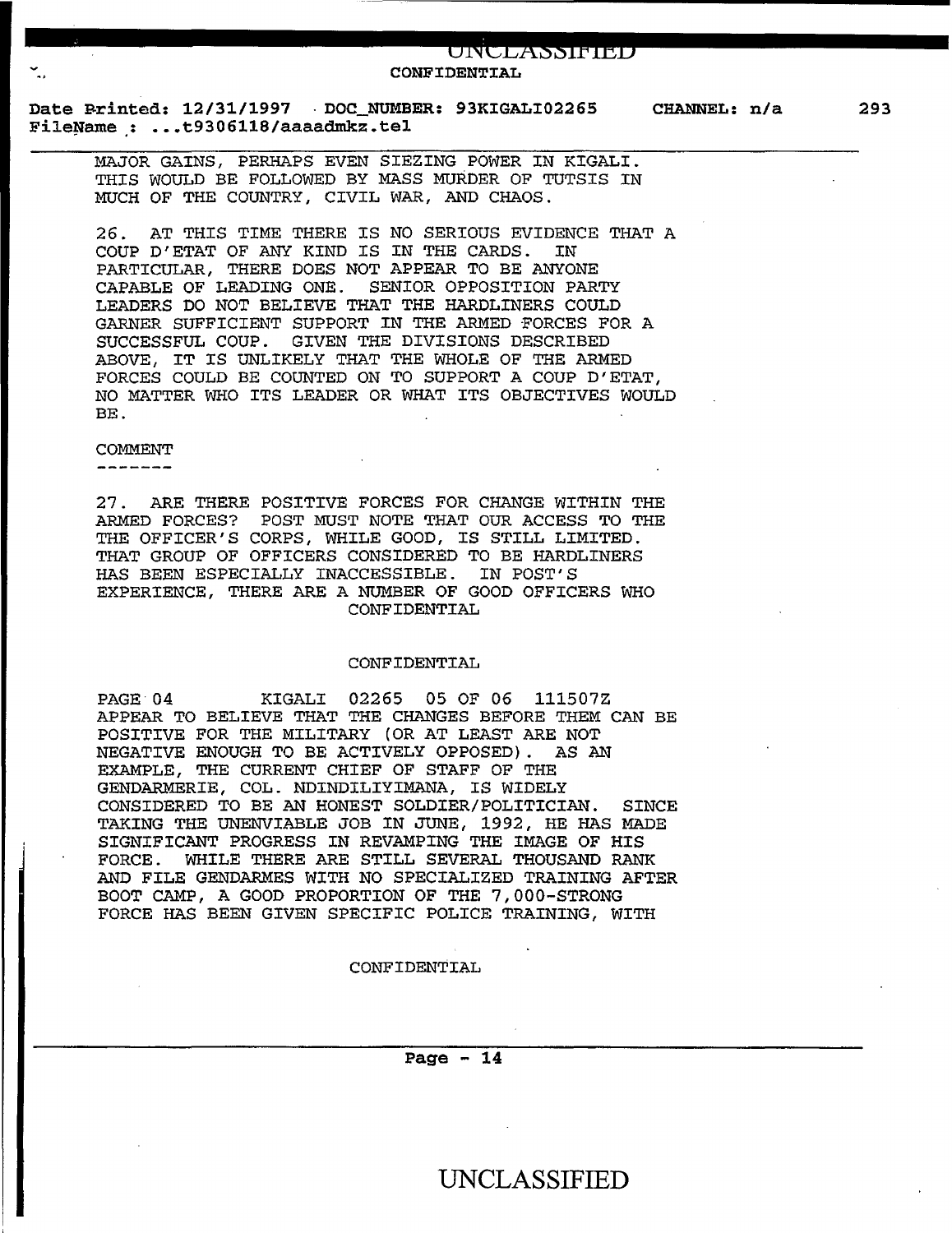### UNULASSIFIED

CONFIDENTIAL

Date Printed: 12/31/1997 DOC\_NUMBER: 93KIGALI02265 FileName : ...t9306118/aaaadmkz.tel

293

NNNN

#### CONFIDENTIAL

| PAGE 01     | ACTION AF-01                                       | KIGALI                                                | 02265                                                                          | 06<br>06 OF                                               | 111508Z                                                                 |                                                       |                                            |
|-------------|----------------------------------------------------|-------------------------------------------------------|--------------------------------------------------------------------------------|-----------------------------------------------------------|-------------------------------------------------------------------------|-------------------------------------------------------|--------------------------------------------|
| <b>INFO</b> | $LOG-00$<br>$HA-09$<br>$MMP-00$<br>$PM-02$<br>т-00 | CIAE-00<br>$H-01$<br>NSAE-00<br>$PRS-01$<br>$USTE-00$ | $C-01$<br>TEDE-00<br>NSCE-00<br>$P-01$<br>$FMP-00$<br>------------------CA2A03 | $OASY-00$<br>$INR-00$<br>$OTC-02$<br>$SNP-00$<br>$RPE-01$ | $DODE-00$<br>$IO-19$<br>$OIG-04$<br>$SP-00$<br>$CORE-00$<br>111752Z /38 | $DOEE-00$<br>$L - 03$<br>$OMB-01$<br>$SS-00$<br>/048W | $EUR-01$<br>$ADS-00$<br>$PA-01$<br>TRSE-00 |
|             |                                                    |                                                       |                                                                                |                                                           |                                                                         |                                                       |                                            |

R 111428Z JUN 93 FM AMEMBASSY KIGALI TO SECSTATE WASHDC 4050 INFO AMEMBASSY ADDIS ABABA AMEMBASSY BUJUMBURA AMEMBASSY BRUSSELS AMEMBASSY KAMPALA AMEMBASSY KINSHASA AMEMBASSY LILONGWE AMEMBASSY PARIS AMEMBASSY DAR ES SALAAM AMEMBASSY YAOUNDE USCINCEUR VAIHINGEN GE //ECJ4-SA// USMISSION USUN NEW YORK

C 0 N F I D E N T I A L SECTION 06 OF 06 KIGALI 02265

DEPT FOR AF/C AND INR/IL/RD LILONGWE FOR DAO ADDIS FOR DAO YAOUNDE FOR DAO

CONFIDENTIAL

#### CONFIDENTIAL

PAGE 02 KIGALI 02265 06 OF 06 111508Z

E.O. 12356: DECL: OADR

Page - 15